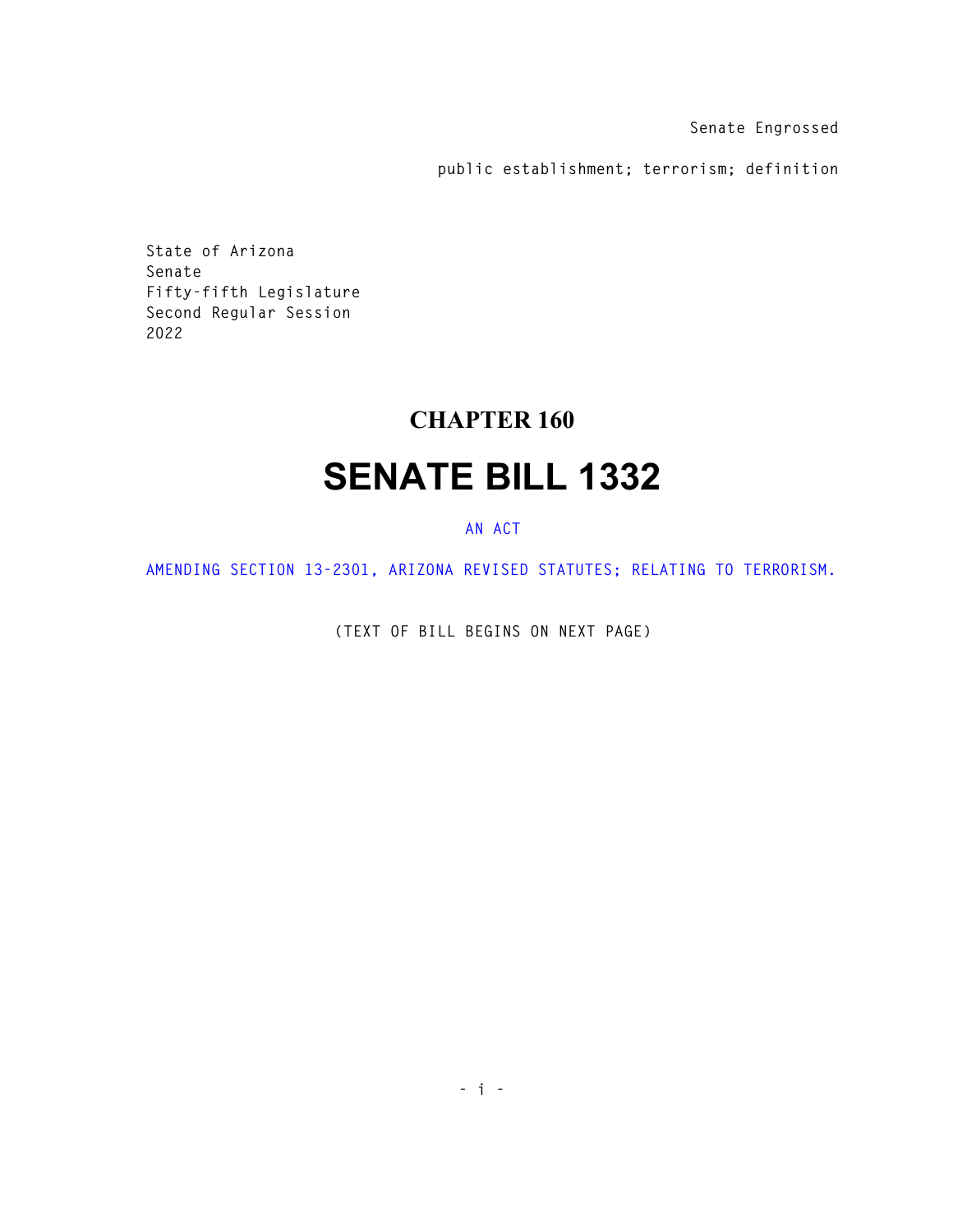**1 Be it enacted by the Legislature of the State of Arizona: 2 Section 1. Section 13-2301, Arizona Revised Statutes, is amended to 3 read: 4 13-2301. Definitions 5 A. For the purposes of sections 13-2302, 13-2303 and 13-2304: 6 1. "Collect an extension of credit" means to induce in any way any 7 person to make repayment of that extension. 8 2. "Creditor" means any person making an extension of credit or any 9 person claiming by, under or through any person making an extension of 10 credit. 11 3. "Debtor" means any person to whom an extension of credit is made 12 or any person who guarantees the repayment of an extension of credit, or 13 in any manner undertakes to indemnify the creditor against loss resulting 14 from the failure of any person to whom an extension is made to repay the 15 extension. 16 4. "Extend credit" means to make or renew any loan or to enter into 17 any agreement, tacit or express, whereby the repayment or satisfaction of 18 any debt or claim, whether acknowledged or disputed, valid or invalid, and 19 however arising, may or shall be deferred. 20 5. "Extortionate extension of credit" means any extension of credit 21 with respect to which it is the understanding of the creditor and the 22 debtor when the extension is made that delay in making repayment or 23 failure to make repayment could result in the use of violence or other 24 criminal means to cause harm to the person or the reputation or property 25 of any person. 26 6. "Extortionate means" means the use, or an express or implicit 27 threat of use, of violence or other criminal means to cause harm to the 28 person or the reputation or property of any person. 29 7. "Repayment of any extension of credit" means the repayment, 30 satisfaction or discharge in whole or in part of any debt or claim, 31 acknowledged or disputed, valid or invalid, resulting from or in 32 connection with that extension of credit. 33 B. For the purposes of section 13-2305, 13-2306 or 13-2307: 34 1. "Dealer in property" means a person who buys and sells property 35 as a business. 36 2. "Stolen property" means property of another as defined in 37 section 13-1801 that has been the subject of any unlawful taking. 38 3. "Traffic" means to sell, transfer, distribute, dispense or 39 otherwise dispose of stolen property to another person, or to buy, 40 receive, possess or obtain control of stolen property, with the intent to 41 sell, transfer, distribute, dispense or otherwise dispose of the property 42 to another person.**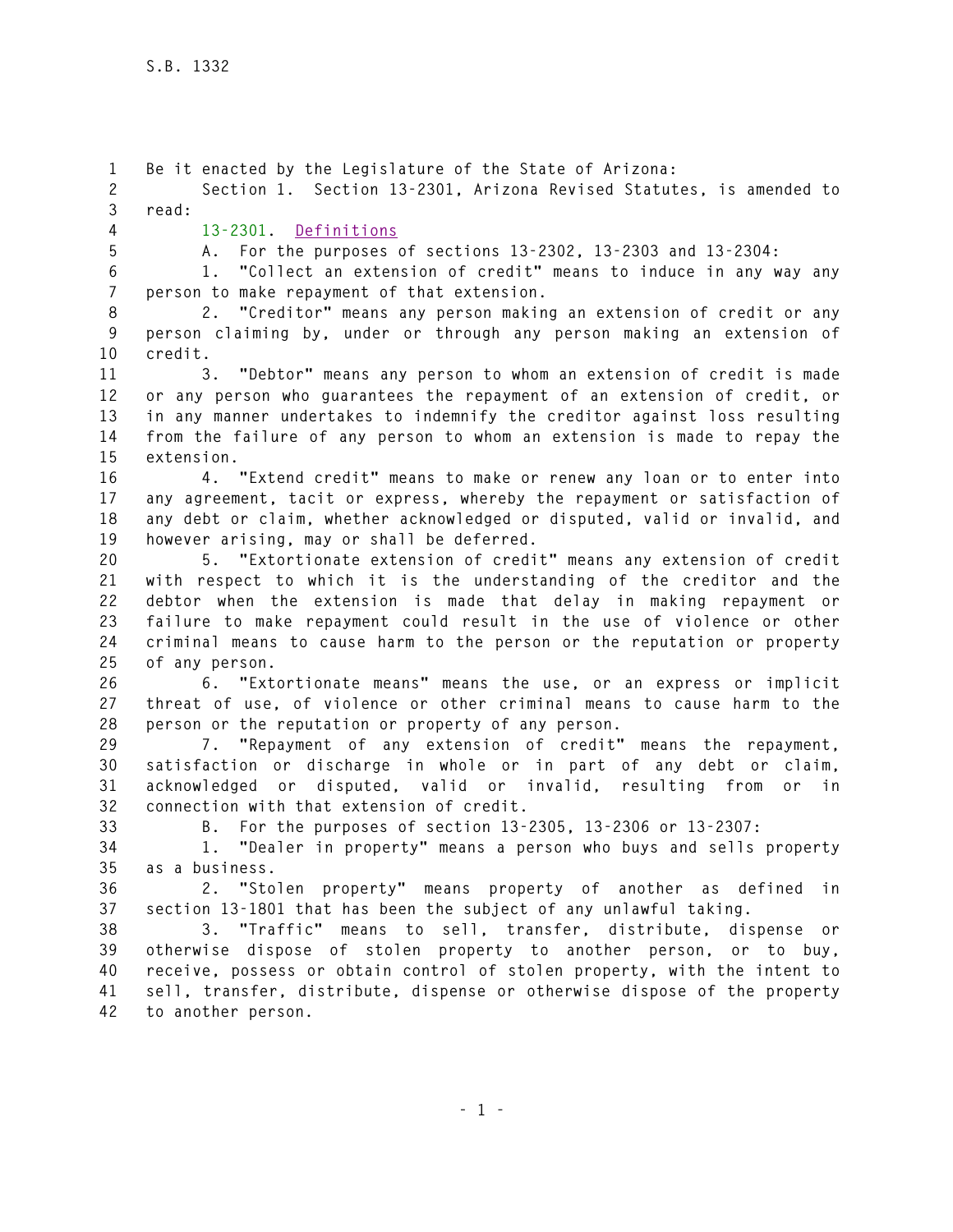**1 C. For the purposes of this chapter:** 

**2 1. "Animal activity" means a commercial enterprise that uses 3 animals for food, clothing or fiber production, agriculture or 4 biotechnology.** 

**5 2. "Animal facility" means a building or premises where a 6 commercial activity in which the use of animals is essential takes place, 7 including a zoo, rodeo, circus, amusement park, hunting preserve and horse 8 and dog event.** 

**9 3. "Animal or ecological terrorism" means any felony in violation 10 of section 13-2312, subsection B that involves at least three persons 11 acting in concert, that involves the intentional or knowing infliction of 12 property damage in an amount of more than \$10,000 to the property that is 13 used by a person for the operation of a lawfully conducted animal activity 14 or to a commercial enterprise that is engaged in a lawfully operated 15 animal facility or research facility and that involves either:** 

**16 (a) The use of a deadly weapon or dangerous instrument.** 

**17 (b) The intentional or knowing infliction of serious physical 18 injury on a person engaged in a lawfully conducted animal activity or 19 participating in a lawfully conducted animal facility or research 20 facility.** 

**21 4. "Biological agent" means any microorganism, virus, infectious 22 substance or biological product that may be engineered through 23 biotechnology or any naturally occurring or bioengineered component of any 24 microorganism, virus, infectious substance or biological product and that 25 is capable of causing any of the following:** 

**26 (a) Death, disease or physical injury in a human, animal, plant or 27 other living organism.** 

**28 (b) The deterioration or contamination of air, food, water, 29 equipment, supplies or material of any kind.** 

**30 5. "Combination" means persons who collaborate in carrying on or 31 furthering the activities or purposes of a criminal syndicate even though 32 such persons may not know each other's identity, membership in the 33 combination changes from time to time or one or more members may stand in 34 a wholesaler-retailer or other arm's length relationship with others as to 35 activities or dealings between or among themselves in an illicit 36 operation.** 

**37 6. "Communication service provider" has the same meaning prescribed 38 in section 13-3001.** 

**39 7. "Criminal syndicate" means any combination of persons or 40 enterprises engaging, or having the purpose of engaging, on a continuing 41 basis in conduct that violates any one or more provisions of any felony 42 statute of this state.** 

**43 8. "Explosive agent" means an explosive as defined in section 44 13-3101 and flammable fuels or fire accelerants in amounts over fifty 45 gallons but excludes:**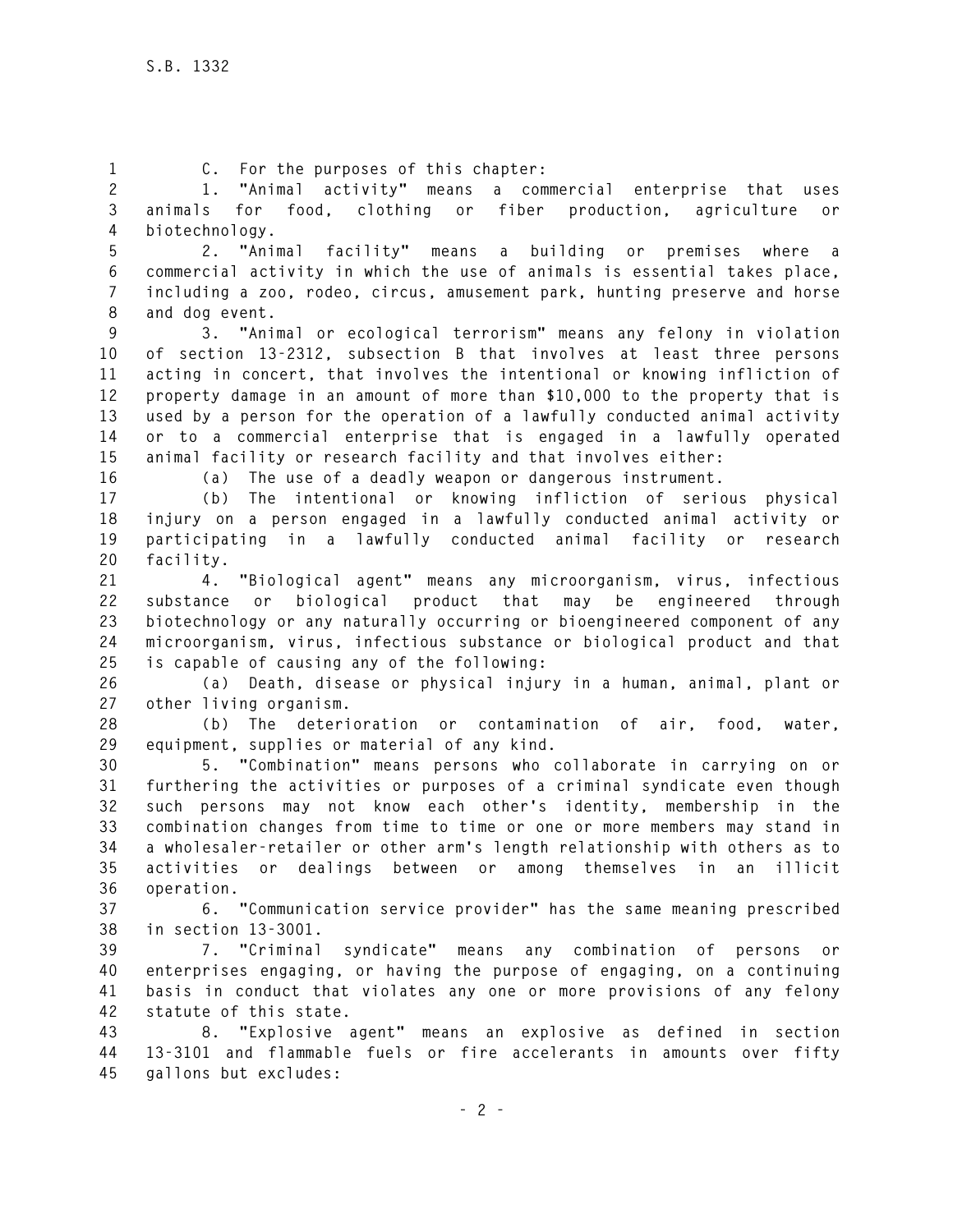**1 (a) Fireworks as defined in section 36-1601. 2 (b) Firearms. 3 (c) A propellant actuated device or propellant actuated industrial 4 tool. 5 (d) A device that is commercially manufactured primarily for the 6 purpose of illumination. 7 (e) A rocket having a propellant charge of less than four ounces. 8 9. "Material support or resources" includes money or other 9 financial securities, financial services, lodging, sustenance, training, 10 safehouses, false documentation or identification, communications 11 equipment, facilities, weapons, lethal substances, explosives, personnel, 12 transportation, disguises and other physical assets but does not include 13 medical assistance, legal assistance or religious materials. 14 10. "Public establishment" means a structure, vehicle or craft that 15 is owned, leased or operated by any of the following: 16 (a) This state or a political subdivision as defined in section 17 38-502. 18 (b) A public agency as defined in section 38-502. 19 (c) The federal government. 20 (d) A health care institution as defined in section 36-401. 21 (e) A PRIVATE EDUCATIONAL INSTITUTION. 22 11. "Research facility" means a laboratory, institution, medical 23 care facility, government facility, public or private educational 24 institution or nature preserve at which a scientific test, experiment or 25 investigation involving the use of animals is lawfully carried out, 26 conducted or attempted. 27 12. "Terrorism" means any felony, including any completed or 28 preparatory offense, that involves the use of a deadly weapon or a weapon 29 of mass destruction or the intentional or knowing infliction of serious 30 physical injury with the intent to do any of the following: 31 (a) Influence the policy or affect the conduct of this state or any 32 of the political subdivisions, agencies or instrumentalities of this 33 state. 34 (b) Cause substantial damage to or substantial interruption of 35 public communications, communication service providers, public 36 transportation, common carriers, public utilities, public establishments 37 or other public services. 38 (c) Intimidate or coerce a civilian population. and 39 (d) Further the goals, desires, aims, public pronouncements, 40 manifestos or political objectives of any terrorist organization. 41 13. "Terrorist organization" means any organization that is 42 designated by the United States department of state as a foreign terrorist 43 organization under section 219 of the immigration and nationality act 44 (8 United States Code section 1189).**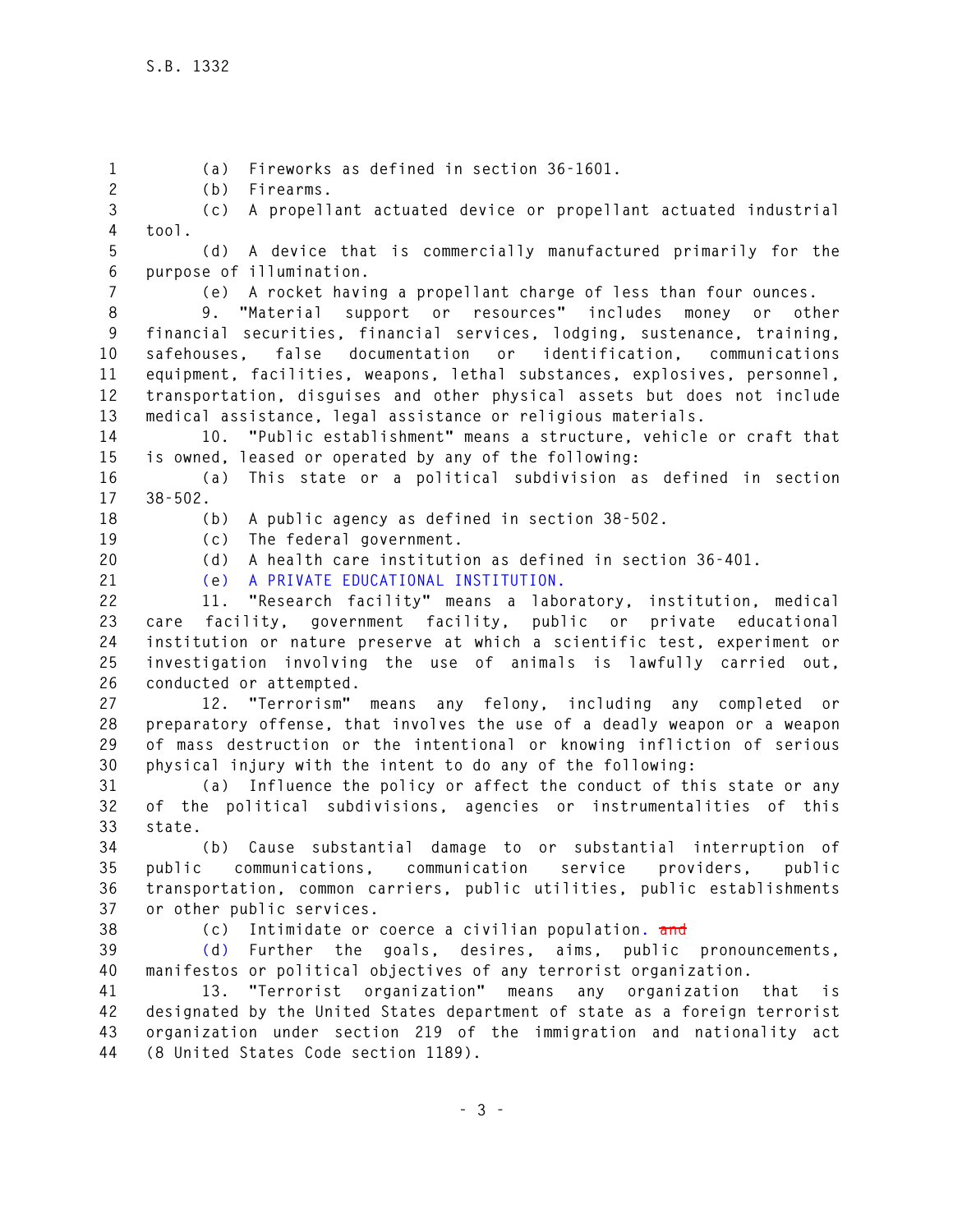**1 14. "Toxin" means the toxic material of plants, animals, 2 microorganisms, viruses, fungi or infectious substances or a recombinant 3 molecule, whatever its origin or method of reproduction, including:** 

**4 (a) Any poisonous substance or biological product that may be 5 engineered through biotechnology and that is produced by a living 6 organism.** 

**7 (b) Any poisonous isomer or biological product, homolog or 8 derivative of such a substance.** 

**9 15. "Vector" means a living organism or molecule, including a 10 recombinant molecule or biological product that may be engineered through 11 biotechnology, that is capable of carrying a biological agent or toxin to 12 a host.** 

**13 16. "Weapon of mass destruction" means:** 

**14 (a) Any device or object that is designed or that the person 15 intends to use to cause multiple deaths or serious physical injuries 16 through the use of an explosive agent or the release, dissemination or 17 impact of a toxin, biological agent or poisonous chemical, or its 18 precursor, or any vector.** 

**19 (b) Except as authorized and used in accordance with a license, 20 registration or exemption by the department of health services pursuant to 21 section 30-672, any device or object that is designed or that the person 22 intends to use to release radiation or radioactivity at a level that is 23 dangerous to human life.** 

**24 D. For the purposes of sections 13-2312, 13-2313, 13-2314 and 25 13-2315, unless the context otherwise requires:** 

**26 1. "Control", in relation to an enterprise, means the possession of 27 sufficient means to allow substantial direction over the affairs of an 28 enterprise and, in relation to property, means to acquire or possess.** 

**29 2. "Enterprise" means any corporation, partnership, association, 30 labor union or other legal entity or any group of persons associated in 31 fact although not a legal entity.** 

**32 3. "Financial institution" means a banking or securities regulatory 33 agency of the United States, a business coming within the definition of a 34 bank, financial agency or financial institution as prescribed by 31 United 35 States Code section 5312 or 31 Code of Federal Regulations section 36 1010.100 or a business under the jurisdiction of the securities division 37 of the corporation commission, the state real estate department or the 38 department of insurance and financial institutions.** 

**39 4. "Racketeering" means any act, including any preparatory or 40 completed offense, that is chargeable or indictable under the laws of the 41 state or country in which the act occurred and, if the act occurred in a 42 state or country other than this state, that would be chargeable or 43 indictable under the laws of this state if the act had occurred in this 44 state, and that would be punishable by imprisonment for more than one year 45 under the laws of this state and, if the act occurred in a state or**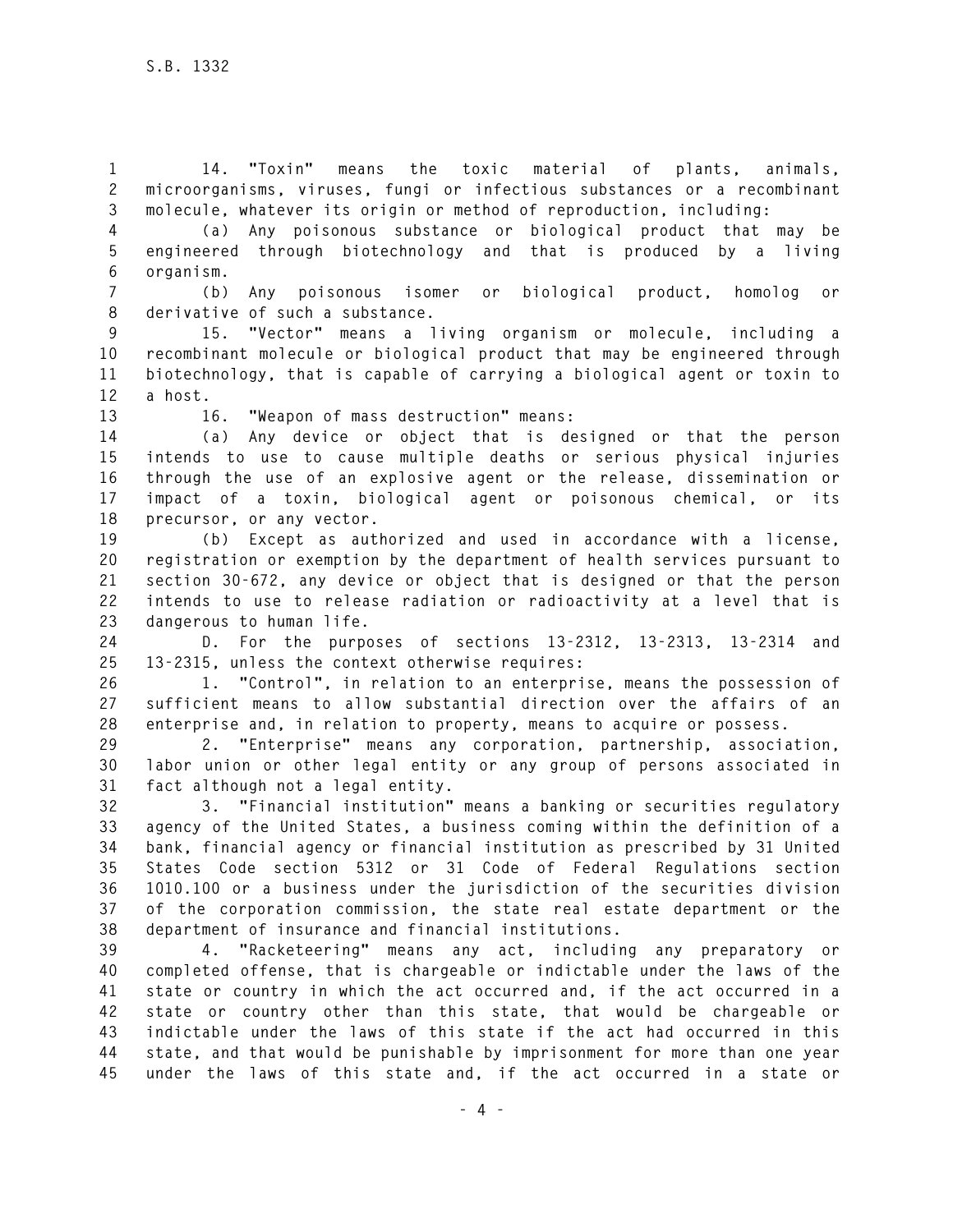**1 country other than this state, under the laws of the state or country in 2 which the act occurred, regardless of whether the act is charged or 3 indicted, and the act involves either: 4 (a) Terrorism, animal terrorism or ecological terrorism that 5 results or is intended to result in a risk of serious physical injury or 6 death. 7 (b) Any of the following acts if committed for financial gain: 8 (i) Homicide. 9 (ii) Robbery. 10 (iii) Kidnapping. 11 (iv) Forgery. 12 (v) Theft. 13 (vi) Bribery. 14 (vii) Gambling. 15 (viii) Usury. 16 (ix) Extortion. 17 (x) Extortionate extensions of credit. 18 (xi) Prohibited drugs, marijuana or other prohibited chemicals or 19 substances. 20 (xii) Trafficking in explosives, weapons or stolen property. 21 (xiii) Participating in a criminal syndicate. 22 (xiv) Obstructing or hindering criminal investigations or 23 prosecutions. 24 (xv) Asserting false claims, including false claims asserted 25 through fraud or arson. 26 (xvi) Intentional or reckless false statements or publications 27 concerning land for sale or lease or sale of subdivided lands or sale and 28 mortgaging of unsubdivided lands. 29 (xvii) Resale of realty with intent to defraud. 30 (xviii) Intentional or reckless fraud in the purchase or sale of 31 securities. 32 (xix) Intentional or reckless sale of unregistered securities or 33 real property securities. 34 (xx) A scheme or artifice to defraud. 35 (xxi) Obscenity. 36 (xxii) Sexual exploitation of a minor. 37 (xxiii) Prostitution. 38 (xxiv) Restraint of trade or commerce in violation of section 39 34-252. 40 (xxv) Terrorism. 41 (xxvi) Money laundering. 42 (xxvii) Obscene or indecent telephone communications to minors for 43 commercial purposes. 44 (xxviii) Counterfeiting marks as proscribed in section 44-1453. 45 (xxix) Animal terrorism or ecological terrorism.**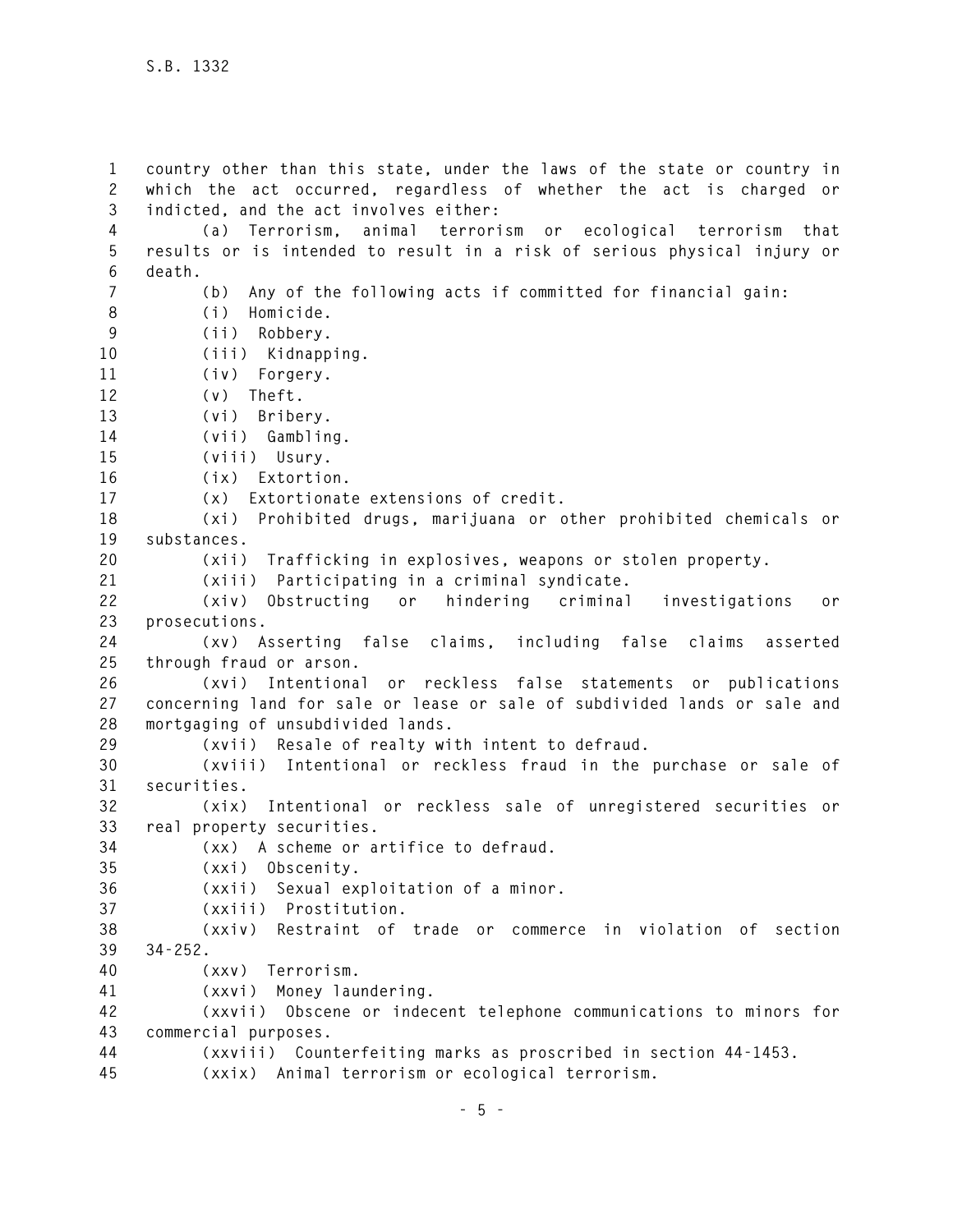**1 (xxx) Smuggling of human beings.** 

**2 (xxxi) Child sex trafficking.** 

**3 (xxxii) Sex trafficking.** 

**4 (xxxiii) Trafficking of persons for forced labor or services.** 

**5 (xxxiv) Manufacturing, selling or distributing misbranded drugs in 6 violation of section 13-3406, subsection A, paragraph 9.** 

**7 (xxxv) Holding an unauthorized racing meeting as proscribed in 8 section 5-107.01.** 

**9 5. "Records" means any book, paper, writing, computer program, 10 data, image or information that is collected, recorded, preserved or 11 maintained in any form of storage medium.** 

**12 6. "Remedy racketeering" means to enter a civil judgment pursuant 13 to this chapter or chapter 39 of this title against property or a person 14 who is subject to liability, including liability for injury to the state 15 that is caused by racketeering or by actions in concert with racketeering.** 

**16 E. For the purposes of sections 13-2316, 13-2316.01 and 13-2316.02:** 

**17 1. "Access" means to instruct, communicate with, store data in, 18 retrieve data from or otherwise make use of any resources of a computer, 19 computer system or network.** 

**20 2. "Access device" means any card, token, code, account number, 21 electronic serial number, mobile or personal identification number, 22 password, encryption key, biometric identifier or other means of account 23 access, including a canceled or revoked access device, that can be used 24 alone or in conjunction with another access device to obtain money, goods, 25 services, computer or network access or any other thing of value or that 26 can be used to initiate a transfer of any thing of value.** 

**27 3. "Computer" means an electronic device that performs logic, 28 arithmetic or memory functions by the manipulations of electronic or 29 magnetic impulses and includes all input, output, processing, storage, 30 software or communication facilities that are connected or related to such 31 a device in a system or network.** 

**32 4. "Computer contaminant" means any set of computer instructions 33 that is designed to modify, damage, destroy, record or transmit 34 information within a computer, computer system or network without the 35 intent or permission of the owner of the information, computer system or 36 network. Computer contaminant includes a group of computer instructions, 37 such as viruses or worms, that is self-replicating or self-propagating and 38 that is designed to contaminate other computer programs or computer data, 39 to consume computer resources, to modify, destroy, record or transmit data 40 or in some other fashion to usurp the normal operation of the computer, 41 computer system or network.** 

**42 5. "Computer program" means a series of instructions or statements, 43 in a form acceptable to a computer, that allow the functioning of a 44 computer system in a manner designed to provide appropriate products from 45 the computer system.**